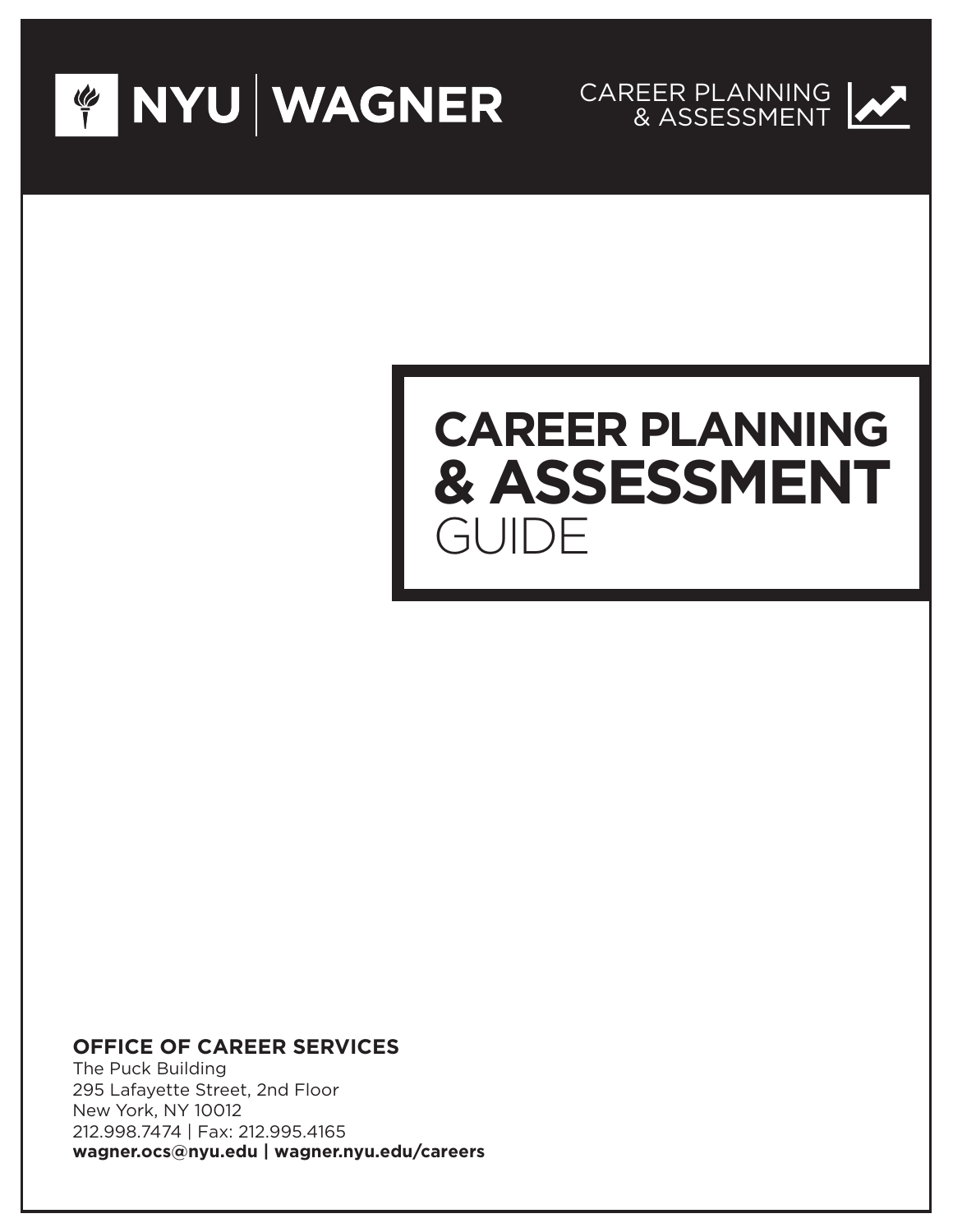## **TABLE OF CONTENTS**

### **I. CAREER PLANNING**

| Introduction                                        |  |
|-----------------------------------------------------|--|
| <b>Career Planning Outline</b>                      |  |
| Guiding Questions and Resources for Career Planning |  |

### **II. SELF-ASSESSMENT**

| Introduction                    |  |
|---------------------------------|--|
| Career Tracks                   |  |
| Exercise: Values Identification |  |
| Exercise: Skills Identification |  |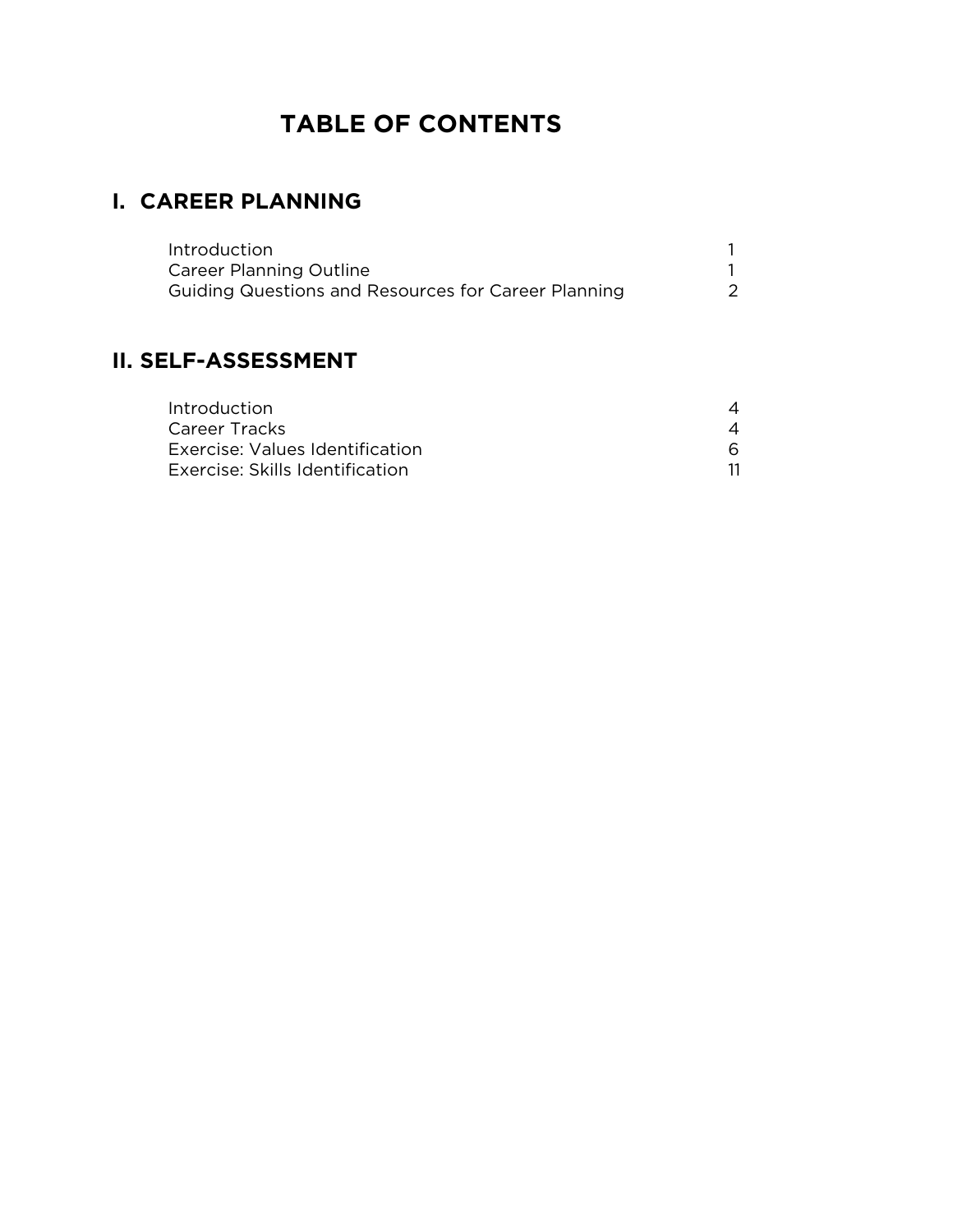### **INTRODUCTION: CAREER PLANNING**

Choosing a career is one of the most important decisions you'll have to make. You'll spend at least eight hours a day at work; therefore it is essential that you make a well-informed decision. Career planning is a **lifelong process** that can include identifying an issue area in which you are interested, choosing a role or function you want to perform, getting the knowledge and skills necessary for your career, preparing for and conducting a job search, getting a job, growing in your job, and even possibly reassessing your career choice.

This booklet, along with Wagner's Composing Your Career framework, will help you with career planning by exploring and identifying your skills and values, as well as your interests related to issue areas and job functions.



### **CAREER PLANNING OUTLINE**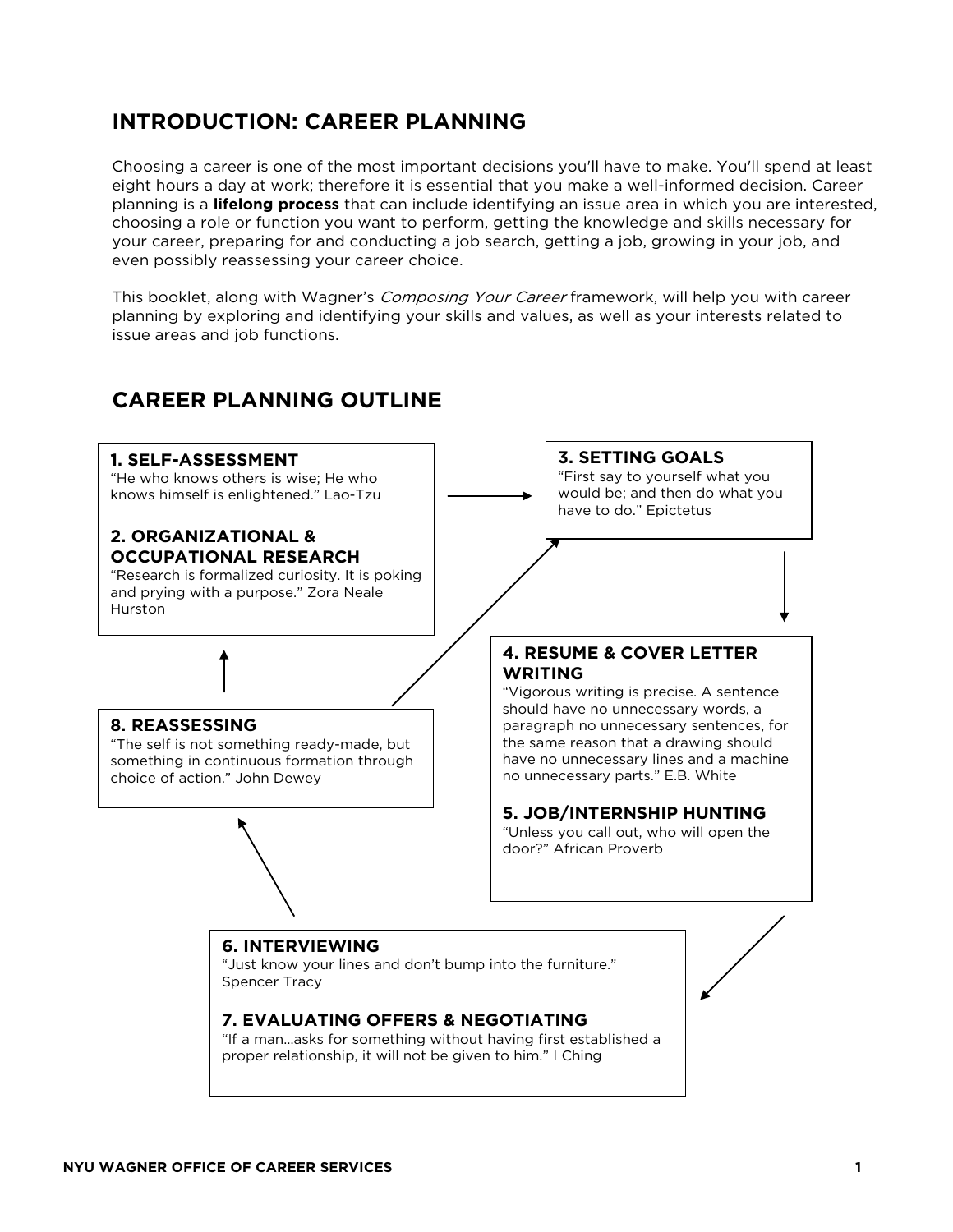### **GUIDING QUESTIONS & RESOURCES FOR CAREER PLANNING**

**1. SELF-ASSESSMENT:** The public service fields that attract you, the skills you have, and the values to which you subscribe provide the basis from which you will make career choices.

- What are my fields of interest? (e.g. children, hospital administration, housing, international development)
- What work values are important to me? (e.g. advancement, creativity, independence, recognition, stability)
- What skills do I have that I like to use? (e.g. analyzing, budgeting, motivating, researching, writing)
- How might my personality type and preferences affect my search? (e.g. extraversion v introversion)

*Resources: Office of Career Services (OCS) career counseling appointment, Skills and Values Identification guide and exercises, Composing Your Career (CYC) Tracks exercise.*

**2. ORGANIZATIONAL AND OCCUPATIONAL RESEARCH:** Research can unlock hidden markets that could be a good fit for you based on your self-assessment.

- What kinds of organizations are out there doing the kinds of work I'm interested in?
- What kinds of jobs exist in those organizations?

*Resources: OCS career counseling appointment, NYU Wagner Career Directory, CYC Tracks exercise, employer info sessions, OCS Resource Room Library, links from the OCS website ["Career](http://wagner.nyu.edu/careers/resources)  [Resources"](http://wagner.nyu.edu/careers/resources) page, career panels, specialization sessions, faculty, classmates, Networking and Informational Interviews guide, conferences, networking events*

**3. SETTING GOALS:** Think through the steps needed to get the job you want.

- Based on my self-assessment and organizational/occupational research, what are my possible career goals?
- What might a typical career track in this field look like?
- What will I do while at Wagner to help me get there?

*Resources: OCS career counseling appointment, faculty, relevant coursework, group projects, student organizations, internships, professional association.*

**4. RESUME AND COVER LETTER WRITING:** Resumes and cover letters should develop enough interest on the part of an employer to warrant an interview with you.

- How do my skill sets, work history, and academics meet the needs of a potential employer?
- How can I, in writing, convince an employer that I can do the job, will do the job, and fit into their world?

*Resources: OCS Resume Writing and Cover Letter guides/workshops, OCS walk in hours and/or career counseling appointment.*

**5. JOB/INTERNSHIP HUNTING:** The job search is an *active*, not a reactive, process.

- How do I find out who is hiring?
- How can I create my own opportunities?

*Resources: NYU Wagner Career Directory, OCS listserv, "Jobs of the Day" email, website links, employer info/recruitment sessions, OCS Resource Room Library, career fairs, NYU Wasserman Center, WSA listserv, networking events, professional associations, classmates, and faculty.*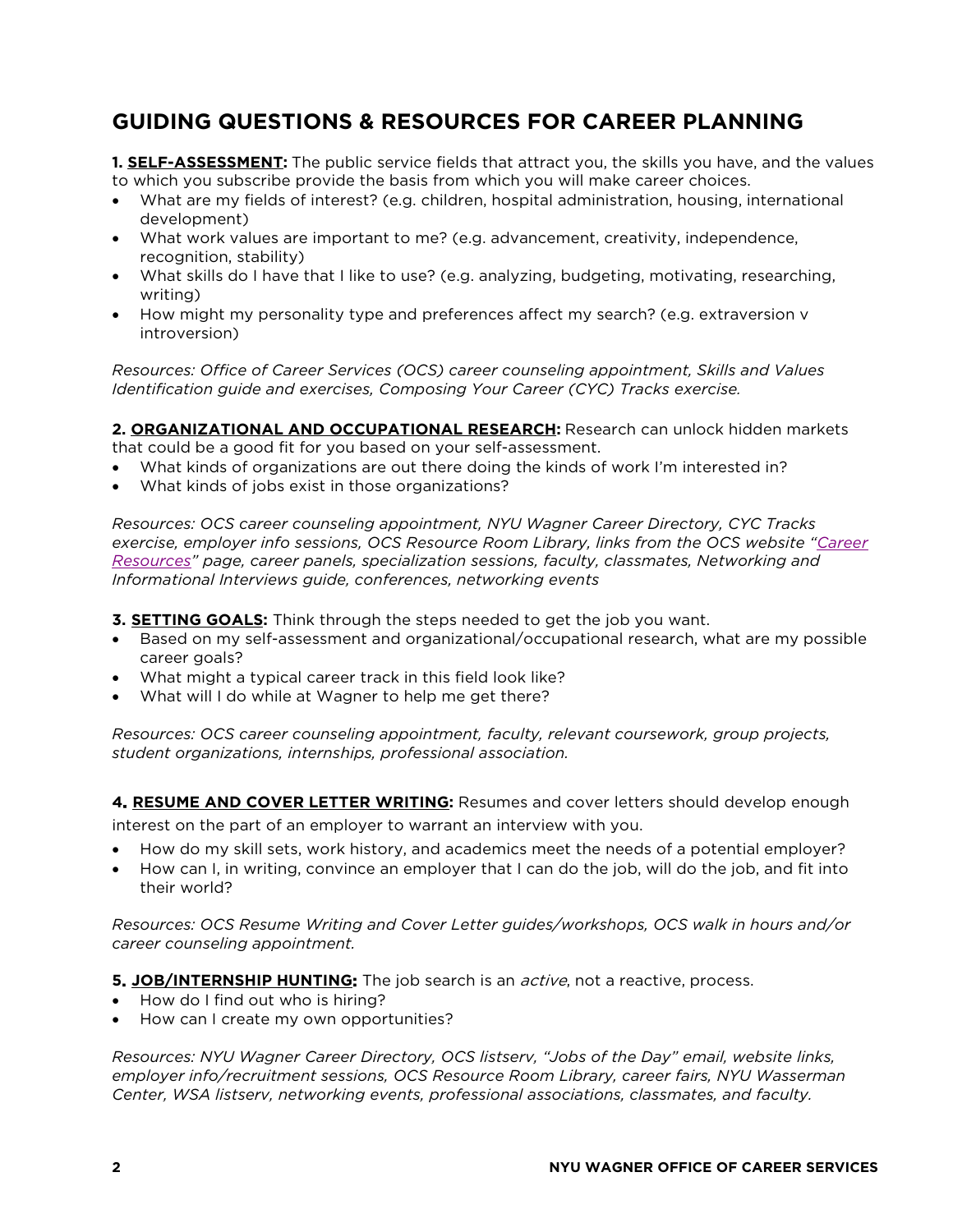**6. INTERVIEWING:** How you manage the interview process will determine whether or not you get an offer.

- How can I articulate that I can meet the employer's specific needs?
- What and how should I prepare for an interview?

*Resources: OCS Interviewing Guide, Interviewing Workshop, OCS mock interview via career counseling appointment*

**7. EVALUATING OFFERS AND NEGOTIATING:** Once you have proven your value to an employer, it is appropriate to evaluate whether the offer is a good fit for you.

- How do I decide if this is the right offer?
- What is negotiable?

*Resources: OCS Salary Negotiation Guide, Salary Negotiation Workshop (typically held in spring semester), OCS career counseling appointment or walk-in hours, salary websites*

**8. REASSESSING:** It's appropriate to periodically evaluate the worth and value of your choices.

- Am I still committed to my earlier goals?
- How can I take my career to the next level?

*Resources: OCS career counseling appointment, internship or work supervisors, faculty, professional development workshops*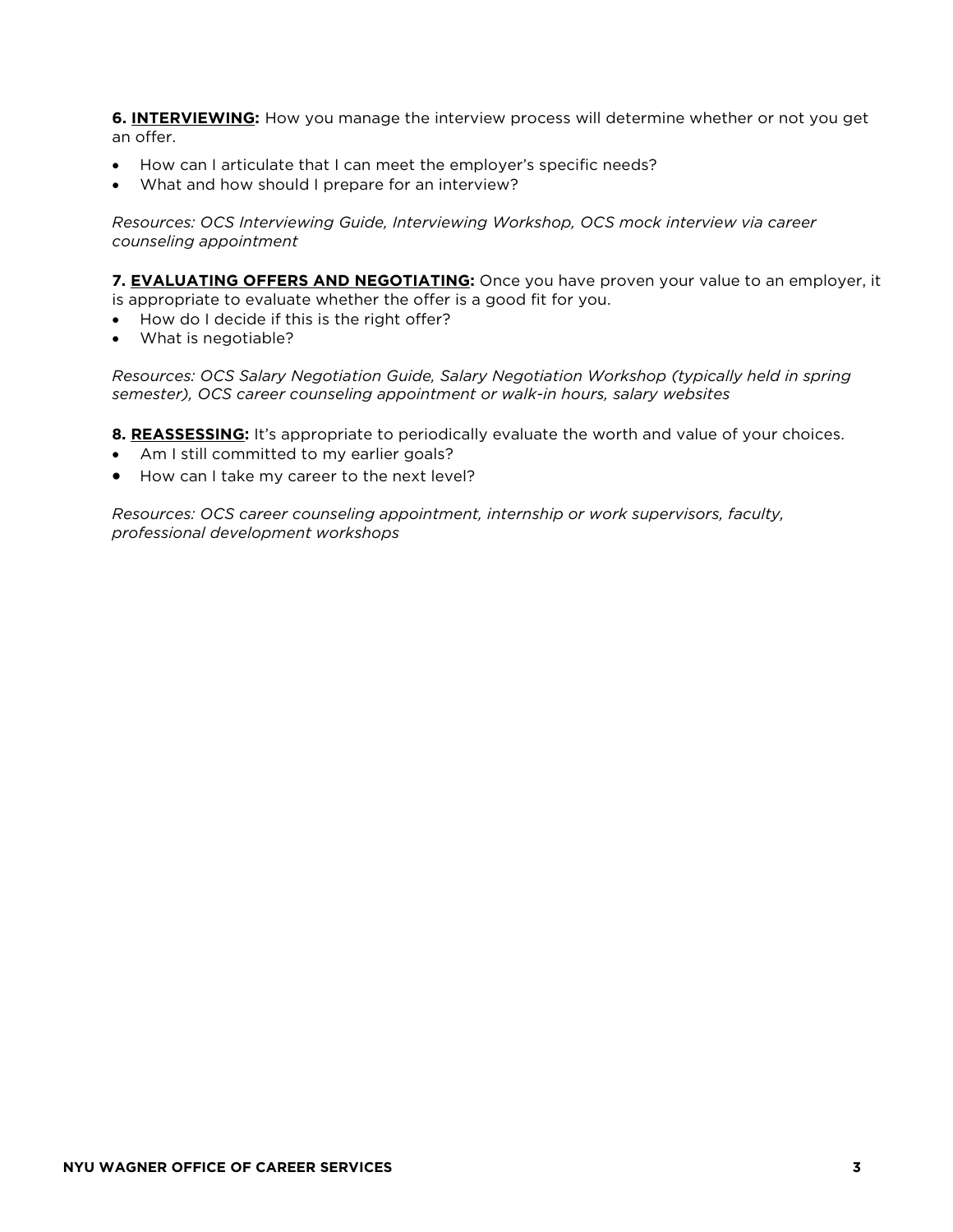### **SELF-ASSESSMENT**

**Self-assessment** is the process of gathering information about yourself in order to make an informed career decision. It is the first step of the career planning process. A self-assessment includes a look at your **interests, values, and skills.** It can reveal your strengths and help you to recognize your challenges.

In addition to determining what you are good at and value, an assessment helps you to find out what kind of activities and environments you enjoy. You can also use the results of a skills assessment to identify which skills you may need to develop for a particular career.

Finding a match between your values, skills, interests and personality and the work you are considering is at the essence of career planning. It not only increases the likelihood of job satisfaction, but it is one of the most important steps you can take before writing a resume or beginning your job search.

In this section you will find information to help you:

- identify potential career tracks
- identify your skills and values

### **CAREER TRACKS**

Many people know that they are committed to a career in public service, but figuring out what that means can be difficult. This exercise (adapted from the non-credit workshop "Composing Your Career'' taught at Wagner each semester) is great for people who are looking for a bit of focus. The exercise comes in three phases: Brainstorming, Analyzing, and Synthesizing.

#### **I. Brainstorm**

Download, print, or photocopy any job posting that appeals to you on one of two levels:

- A. You are drawn to this kind of an organization. You like its mission. You would like your work to have an impact on this issue, population or area. You like the agency's approach to the work. And you could see yourself, someday, working for an organization like this. Do not worry about where it is located or whether you like the job description that is attached to the organization. Just focus on the agency's overall purpose. Circle the part you like and put it in a folder.
- B. You are drawn to this kind of job description. You like the way the responsibilities are bundled. You like the skills needed to perform the function of the position, and you could see yourself, someday, doing something like this in your day-to-day. Do not worry about the agency the description is associated with or whether you have the skills to perform the job. Just focus on the actual job description. Circle the part you like and put it in your folder.

Do this until you have a bare minimum of 50 selected items. The more you collect the better. Remember, when brainstorming, don't evaluate along the way, just collect ideas. Once you have at least 50, continue to the next phase.

#### **II. Analysis**

Take the selected items out of your folder and see if you can find any patterns or common themes. Some things to look for might include: issue, population to be served, approach to the work, geography, kind of organization, unit or department within an agency, and role.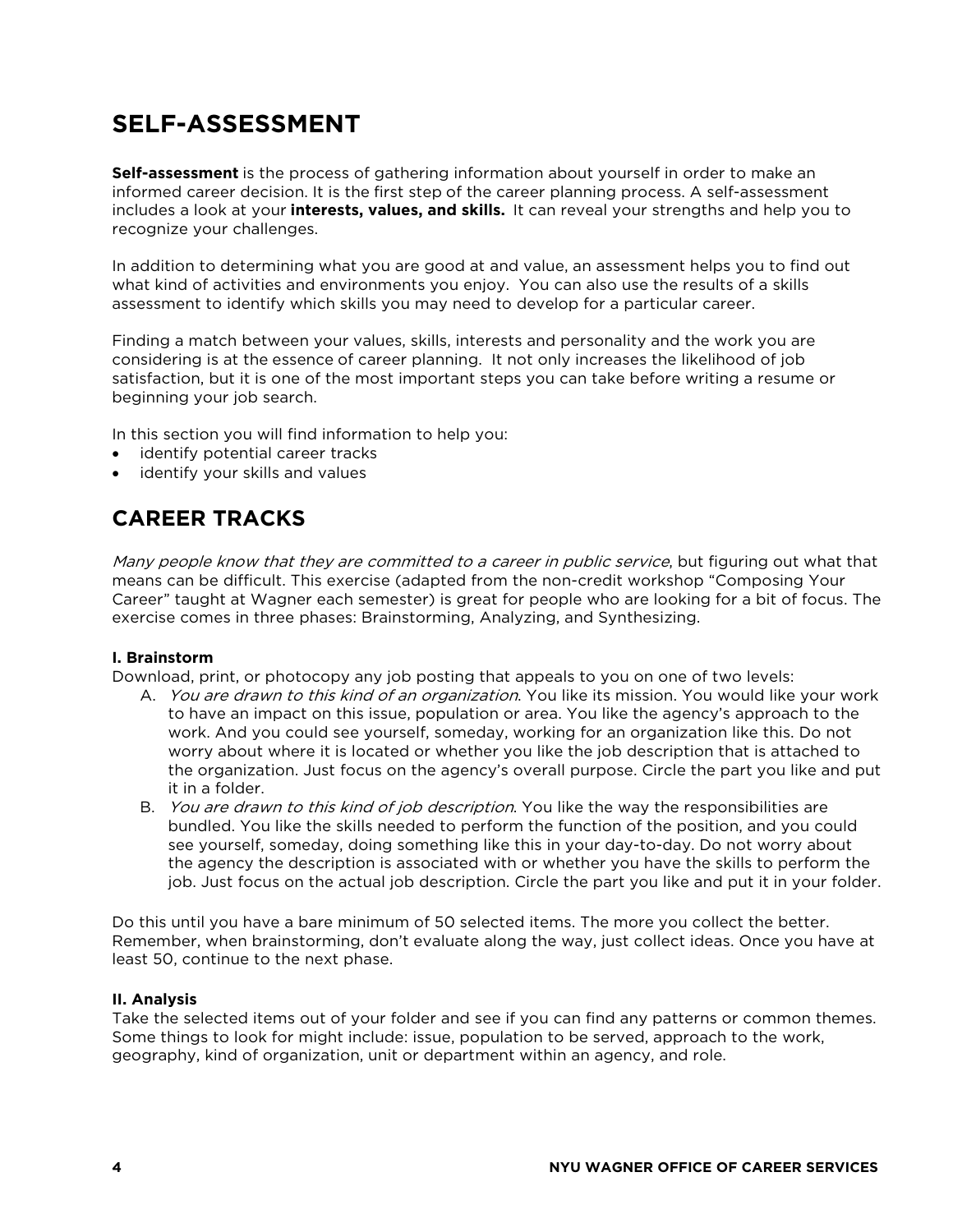#### **III. Synthesis**

Using the data gathered from your brainstorming and analysis phases create at least one and no more than five potential job tracks for yourself. A job track is a way to put parameters around and frame your potential career interests, and can include any of the following that have meaning for you: issue or field of interest; subcomponents of the issue that are of interest; approach to the work; kinds of organizations that do this work; where these organizations are located; size of the organizations; potential departments within organizations; roles that you aspire to play; and the requirement of skills, education, experience, and knowledge to fulfill those roles.

Take stock of your qualifications and experiences as they relate to your potential tracks. Your tracks should help you in composing your career and lead to a plan of action to maximize your time at Wagner. Your track should inform which courses you should take, the professors you should get to know, how you use your assignments, the events you go to, the groups you join, the people you seek out, the internship/job experiences you look for, and how you present yourself in a resume, cover letter, and an interview. Remember to reflect along the way to determine if this track feels like a good fit for you. If it does, continue on this path. If not, seek out additional tracks.

The OCS Staff would be happy to talk with you about the tracks you have developed, so that you can further refine your ideas, and determine additional ways to collect more information.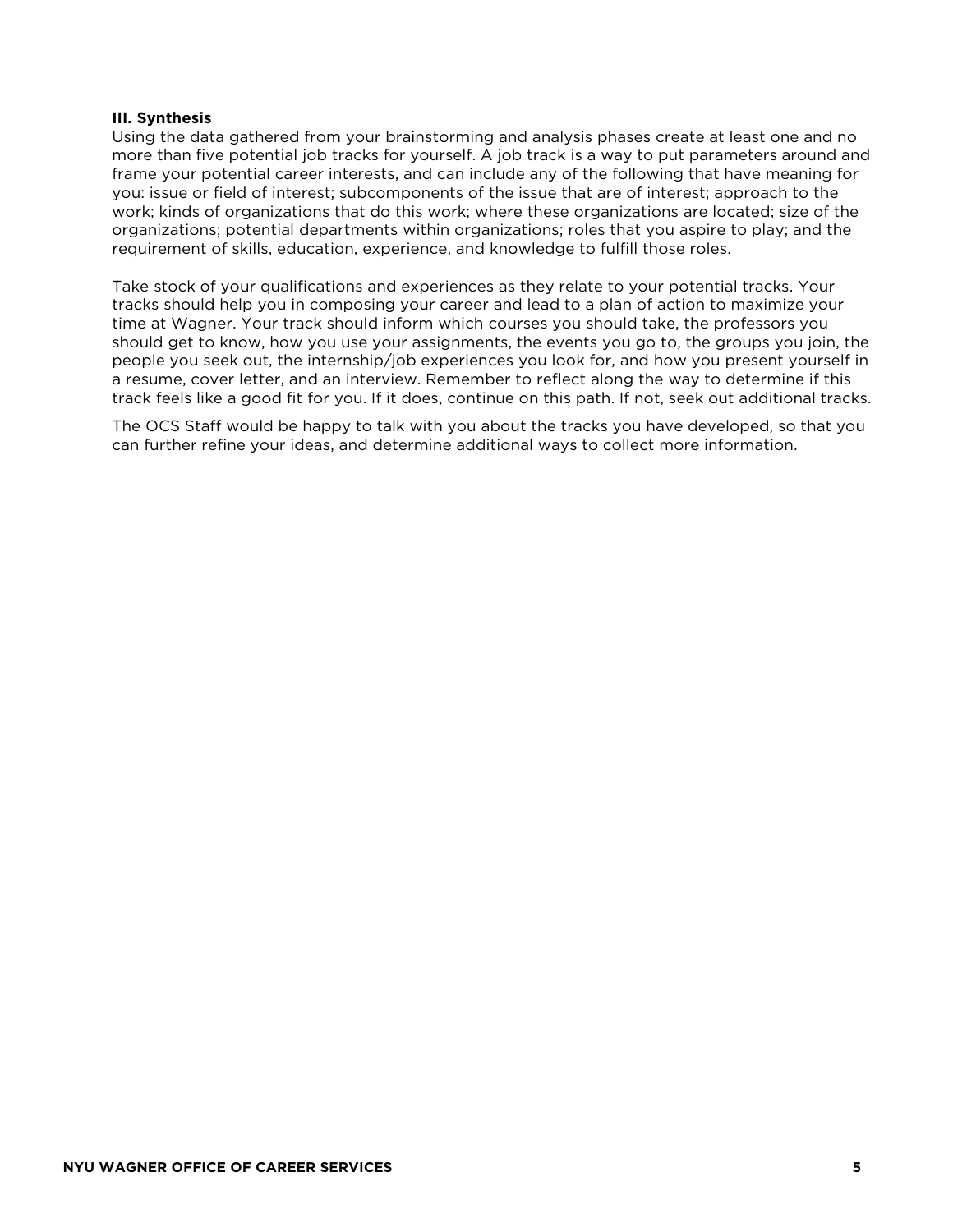## **VALUES AND SKILLS IDENTIFICATION**

The values to which you subscribe and the skills you have provide the basis from which you will make career choices. Skills and values are also important criteria for employee selection. They convey a great deal about how well you fit into and fulfill the needs of various employers and their organizations.

Everyone has a set of values and skills. These have been acquired through experiences at work, school, and through living. In these exercises, you will identify your skills and values and their meaning for the career decisions you will make. The goal is to assist you in becoming "skilled" in understanding your own abilities and how to further develop them in order to better compete in the job market.

### **VALUES IDENTIFICATION**

### **Why is it important to understand your values?**

Values indicate a strong personal preference for what is important to you. Values provide answers to important questions such as: What do I really care about? What kinds of activities, people, and environments do I most want in my work life? Understanding your values will help you to focus on career objectives that are important to both you and your employer, making for greater productivity and job satisfaction. Values are significant motivators that provide the drive to accomplish the important goals in your life. *Conflict between the work we actually do and the work we value are often at the root of decisions to change careers.* Knowing your values firsthand will ensure that your career is starting with the right focus.

#### **Values and skills are intimately related.**

If we value what we do, we engage more enthusiastically in developing the skills needed to establish meaningful and productive careers. For example, if you value working with people, you will want to develop the communication, leadership, and relationship building skills that will facilitate your professional growth in that kind of work.

#### **Organizations also have values.**

Organizations express their values in the type of businesses in which they are involved, the products or services they offer, and their work ethic. The term "organizational culture" presumes a body of values which drive an organization. The more you know about your own values, the better you will be at determining which work environment best fits your personal and professional needs and the skills you want to use and develop there.

#### **Identifying your values will help you to:**

- Identify the kinds of activities, people, and environments that you most desire in your work.
- Determine which work environments best fit your personal and professional needs and the skills you would like to develop there.
- Focus on career objectives that are important to both you and potential employers.
- Identify the motivators that provide the drive to accomplish the important goals in your life.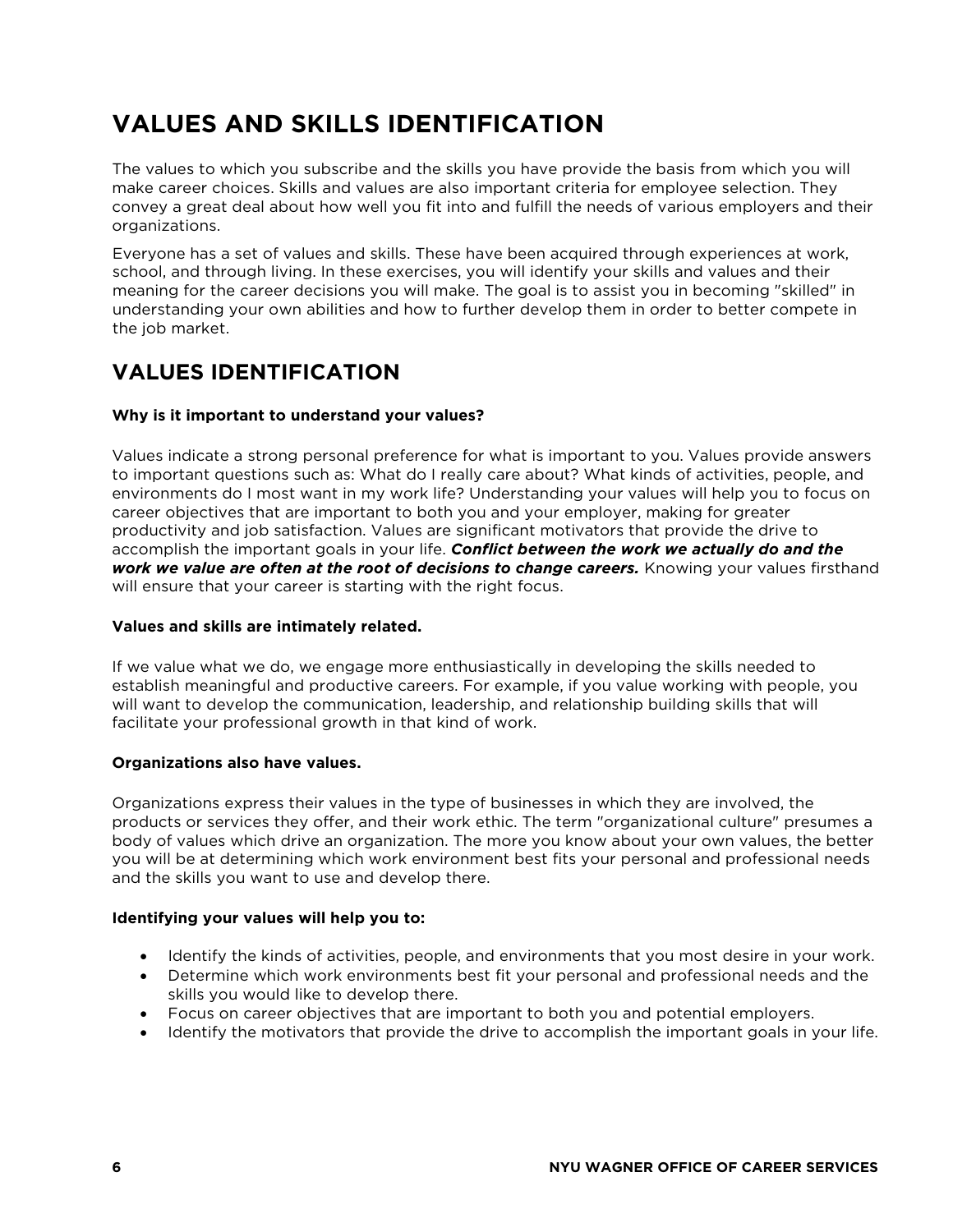#### **The Work Values Inventory**

The Work Values Inventory is a list of 42 work values and lifestyle considerations that have been found to be important in work environments. To complete the inventory you should:

- 1. Read the list of values quickly but carefully.
- 2. Rank each of the 42 values in terms of how important they are to you. Use the following scale:

 1……………….. 2………………. 3……………... 4……………… 5 average importance very important

For example, if "Advancement" is "very important" to you, then you would write a 5 in front of that value; if it is of "no importance" then write a 1 in front of the value, etc.

When you finish, you will fill these in on page 10.

| 1. Advancement                      | The opportunity to take on<br>additional responsibilities.                                                         |
|-------------------------------------|--------------------------------------------------------------------------------------------------------------------|
| 2. Aesthetics                       | Be involved in studying or appreciating<br>the beauty of objects or ideas.                                         |
| 3. Achievement                      | Desire to produce results that are<br>considered significant.                                                      |
| 4. Assertiveness/<br>Aggressiveness | Demonstrate forceful energy and initiative;<br>bold self-confidence.                                               |
| Belonging<br>5.                     | Have a sense of being a contributing<br>part of an agency or group;<br>a sense of affiliation.                     |
| 6. Change/Variety                   | Ability to adjust to frequent changes in<br>work content and setting; seldom do routine<br>or predictable work.    |
| 7.___Competition                    | Able to engage in activities where you<br>must compete in order to excel or<br>achieve a goal.                     |
| 8. Creativity                       | Create new ideas, programs or structures<br>departing from those ideas already in existence.                       |
| Excitement<br>9.                    | Demonstrate a high degree of (or frequent)<br>enthusiasm in the course of your work.                               |
| 10. Fast Pace                       | Show you can work in circumstances where<br>there is a high pace of activity, and show you<br>can do work rapidly. |
| 11. Flexibility                     | Can adapt readily to new and changing<br>work requirements.                                                        |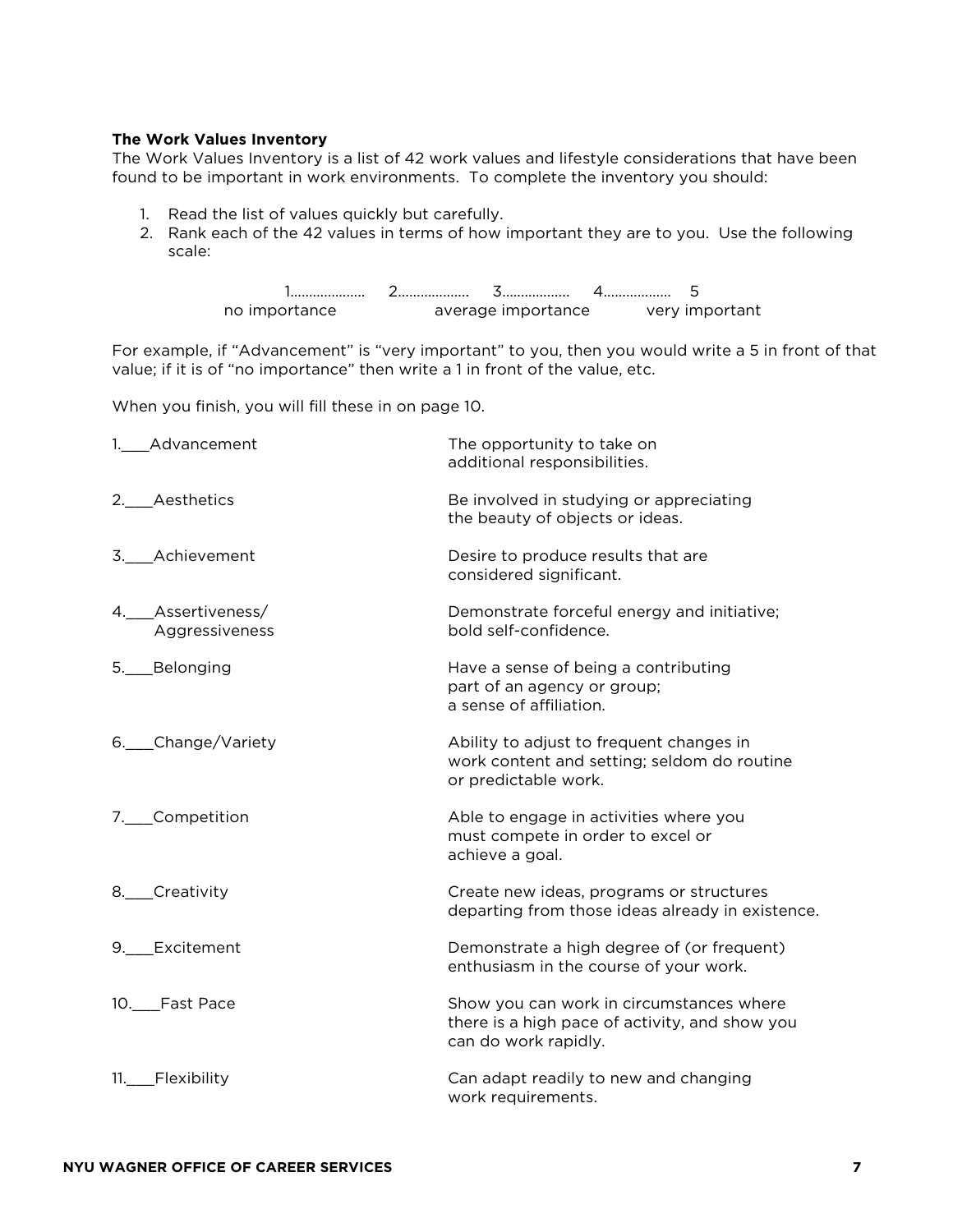| 12.__Friendships                    | Can develop close personal relationships<br>with people as a result of your work<br>relationships.                       |
|-------------------------------------|--------------------------------------------------------------------------------------------------------------------------|
| 13. Help Others                     | Desire to help other people in a direct way,<br>either individually or in small groups.                                  |
| 14.___Help Society                  | Work toward the betterment of the world<br>you live in.                                                                  |
| 15. High Motivation                 | Show you have a strong desire to succeed.                                                                                |
| 16. __ Independence                 | Be able to determine the nature of your<br>work without significant direction from others;<br>comfortable working alone. |
| 17. ___ Influence People            | Enjoy being in a position to influence the<br>attitudes and opinions of people.                                          |
| 18. Intellectual Status             | Be regarded as a person of high intellectual<br>prowess or as one who is an acknowledged<br>expert in a given field.     |
| 19. Knowledge                       | Your work environment values always<br>learning more and increasing your<br>knowledge base.                              |
| 20. Leisure                         | Work allows for significant time off to<br>pursue non-work related activities.                                           |
| 21. Location                        | Work in a place that provides excellent<br>physical environment.                                                         |
| 22. Make Decisions                  | Have the power to decide courses of action,<br>policies, etc.                                                            |
| 23.__Mental Challenge               | Show you can constantly face and resolve<br>complex problems.                                                            |
| 24.<br>Perseverance                 | Can persist in an undertaking despite opposition<br>or discouragement.                                                   |
| Physical Challenge<br>25.           | Ability to engage in physical demands of the job.                                                                        |
| Power and Authority<br><u>26. _</u> | Demonstrate you can effectively control the<br>work activities or the destinies of other people<br>if required.          |
| <b>Precision Work</b><br>27.        | Show you can work in situations where there<br>is very little tolerance for error.                                       |
| Profit/Gain<br>28.                  | Show you have a strong desire to accumulate<br>a large amount of money or other material gain.                           |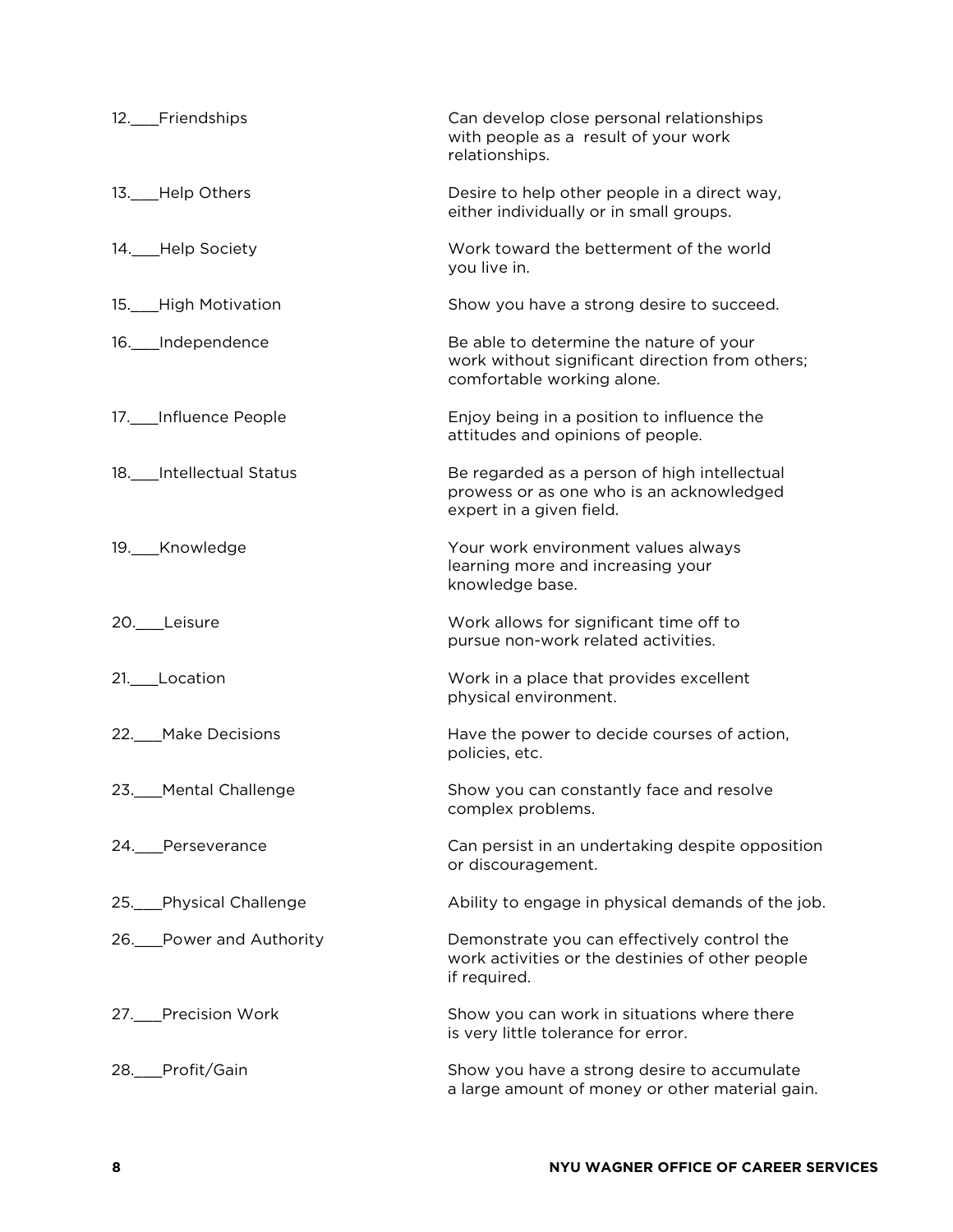| 29. Public Contact                   | Show you are comfortable with lots of<br>day-to-day contact with people.                                                                                      |
|--------------------------------------|---------------------------------------------------------------------------------------------------------------------------------------------------------------|
| 30. Recognition                      | Want to be recognized for the quality<br>of your work in some visible or public way.                                                                          |
| 31. Risk Taker                       | Show you can assume duties that involve<br>risk taking of some sort.                                                                                          |
| 32. Security                         | Show you want job security and you want<br>reasonable financial rewards.                                                                                      |
| 33. Stability                        | Have work routines and job duties that are<br>largely predictable and not likely to change<br>over a long period to time.                                     |
| 34. ___Status                        | Enjoy the respect and admiration of others<br>because of the kind of work you do, and<br>like having an important title or position<br>within the agency.     |
| 35.___Strong Interest                | The activities of the agency must be<br>deeply engaging and intrinsically interesting.                                                                        |
| 36. Supervision                      | Have a job in which you are directly<br>responsible for the work done by others.                                                                              |
| 37. Team Orientation                 | You work well with other people on<br>shared tasks or projects.                                                                                               |
| 38. Tenacity                         | You show diligence to finish goals or tasks<br>even in the face of obstacles.                                                                                 |
| 39.___Time Freedom                   | Have work responsibilities where you can<br>work according to your own time schedule;<br>no specific working hours required.                                  |
| 40. Willing to Travel<br>Extensively | When necessary, you are willing to travel<br>and live on the road.                                                                                            |
| Work Under Pressure<br>41.           | Can work well under time pressures and in<br>circumstances where the quality of your<br>work may be judged critically by<br>supervisors, customers or others. |
| 42. Work with Others                 | Can have close working relationships<br>with a group, and work as a team member<br>toward common goals.                                                       |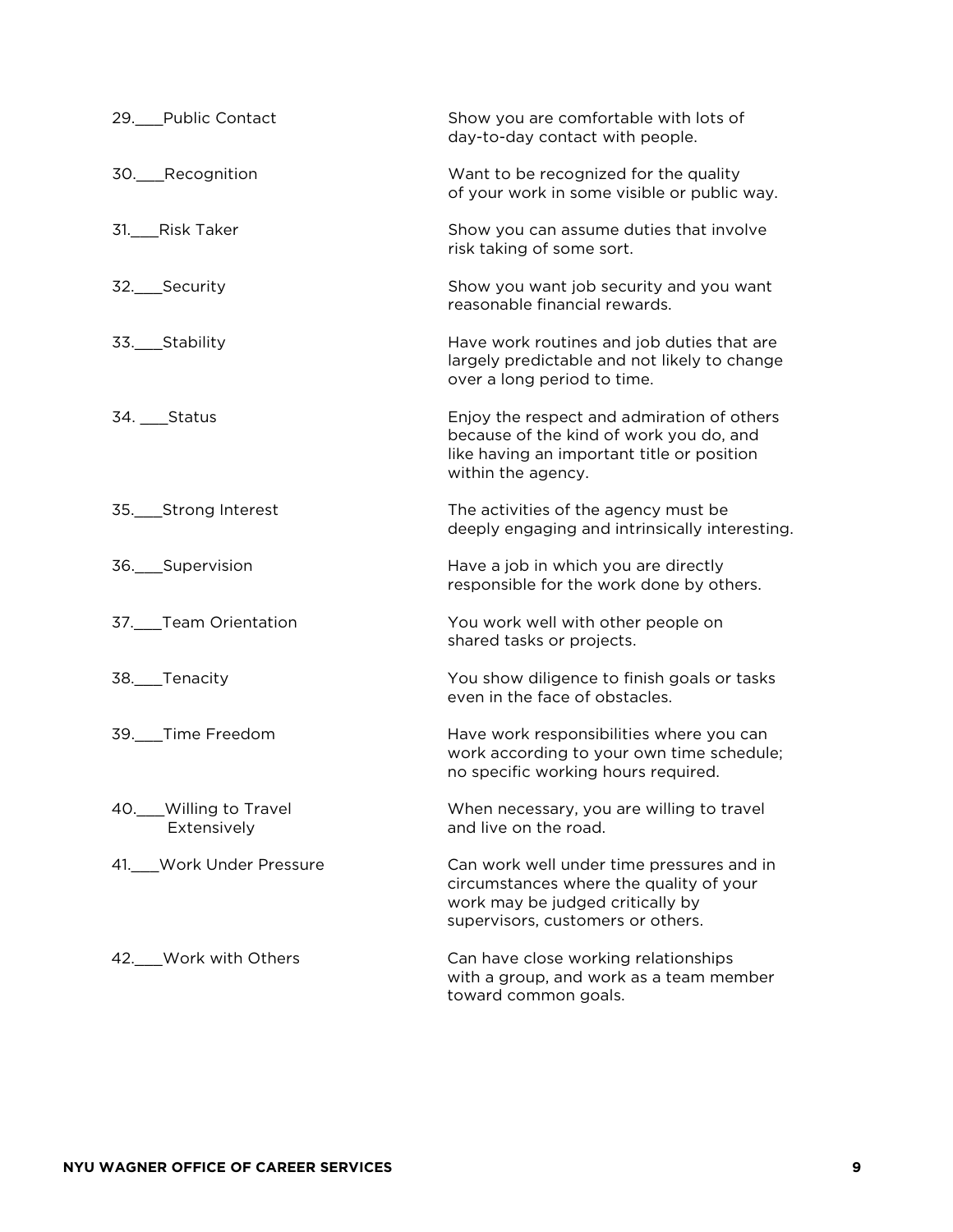List the top 10 values you have selected in the space provided below on the left.

To the right, please rank, in order of importance  $(1 = \text{most important}, 2 = \text{next})$ important, etc.) those 5 values most important to you in your work.

#### **Summary of Values Important Work Values**

| $\begin{tabular}{ c c c c } \hline $1$, & \hline \end{tabular}$                                                                                                                                                                                                                                                                                                                                                                                                                                     |                                                                                                                                                                                                                                                                                                                                                                                                                                                                                                     |
|-----------------------------------------------------------------------------------------------------------------------------------------------------------------------------------------------------------------------------------------------------------------------------------------------------------------------------------------------------------------------------------------------------------------------------------------------------------------------------------------------------|-----------------------------------------------------------------------------------------------------------------------------------------------------------------------------------------------------------------------------------------------------------------------------------------------------------------------------------------------------------------------------------------------------------------------------------------------------------------------------------------------------|
| 2.                                                                                                                                                                                                                                                                                                                                                                                                                                                                                                  | 2.                                                                                                                                                                                                                                                                                                                                                                                                                                                                                                  |
| $\mathsf{3.}\hspace{10em} \rule{0.2cm}{0.2cm} \overbrace{\rule{2.2cm}{0.2cm}}$                                                                                                                                                                                                                                                                                                                                                                                                                      | $\begin{tabular}{c} $3$. \end{tabular}$                                                                                                                                                                                                                                                                                                                                                                                                                                                             |
| $\begin{array}{c} \n4. \quad \textcolor{blue}{\textbf{12.12}} \quad \textcolor{blue}{\textbf{13.13}} \quad \textcolor{blue}{\textbf{14.13}} \quad \textcolor{blue}{\textbf{15.13}} \quad \textcolor{blue}{\textbf{16.13}} \quad \textcolor{blue}{\textbf{17.13}} \quad \textcolor{blue}{\textbf{18.13}} \quad \textcolor{blue}{\textbf{19.13}} \quad \textcolor{blue}{\textbf{19.13}} \quad \textcolor{blue}{\textbf{19.13}} \quad \textcolor{blue}{\textbf{19.13}} \quad \textcolor{blue}{\textbf$ | $\begin{array}{c} \n4. \quad \textcolor{blue}{\textbf{12.12}} \quad \textcolor{blue}{\textbf{24.13}} \quad \textcolor{blue}{\textbf{25.13}} \quad \textcolor{blue}{\textbf{26.13}} \quad \textcolor{blue}{\textbf{27.13}} \quad \textcolor{blue}{\textbf{28.13}} \quad \textcolor{blue}{\textbf{29.13}} \quad \textcolor{blue}{\textbf{21.13}} \quad \textcolor{blue}{\textbf{21.13}} \quad \textcolor{blue}{\textbf{21.13}} \quad \textcolor{blue}{\textbf{21.13}} \quad \textcolor{blue}{\textbf$ |
|                                                                                                                                                                                                                                                                                                                                                                                                                                                                                                     |                                                                                                                                                                                                                                                                                                                                                                                                                                                                                                     |
| $6. \underline{\hspace{2cm}}$                                                                                                                                                                                                                                                                                                                                                                                                                                                                       |                                                                                                                                                                                                                                                                                                                                                                                                                                                                                                     |
| $\begin{tabular}{c} $7$.\hspace{2em} \begin{tabular}{@{}c@{}} \multicolumn{3}{c} {\bf 2} & \multicolumn{3}{c} {\bf 3} & \multicolumn{3}{c} {\bf 4} & \multicolumn{3}{c} {\bf 5} & \multicolumn{3}{c} {\bf 6} & \multicolumn{3}{c} {\bf 7} & \multicolumn{3}{c} {\bf 6} & \multicolumn{3}{c} {\bf 7} & \multicolumn{3}{c} {\bf 8} & \multicolumn{3}{c} {\bf 9} & \multicolumn{3}{c} {\bf 1} & \multicolumn{3}{c} {\bf 1} & \multicolumn{3}{c} {\$                                                    |                                                                                                                                                                                                                                                                                                                                                                                                                                                                                                     |
| $8. \qquad \qquad 8. \qquad \qquad 8. \qquad \qquad 1. \qquad \qquad 1. \qquad \qquad 1. \qquad \qquad 1. \qquad \qquad 1. \qquad \qquad 1. \qquad \qquad 1. \qquad \qquad 1. \qquad \qquad 1. \qquad \qquad 1. \qquad \qquad 1. \qquad \qquad 1. \qquad \qquad 1. \qquad \qquad 1. \qquad \qquad 1. \qquad \qquad 1. \qquad \qquad 1. \qquad \qquad 1. \qquad \qquad 1. \qquad \qquad 1. \qquad \qquad 1. \qquad \qquad 1. \q$                                                                     |                                                                                                                                                                                                                                                                                                                                                                                                                                                                                                     |
| $9. \qquad \qquad \overbrace{\qquad \qquad }$                                                                                                                                                                                                                                                                                                                                                                                                                                                       |                                                                                                                                                                                                                                                                                                                                                                                                                                                                                                     |
|                                                                                                                                                                                                                                                                                                                                                                                                                                                                                                     |                                                                                                                                                                                                                                                                                                                                                                                                                                                                                                     |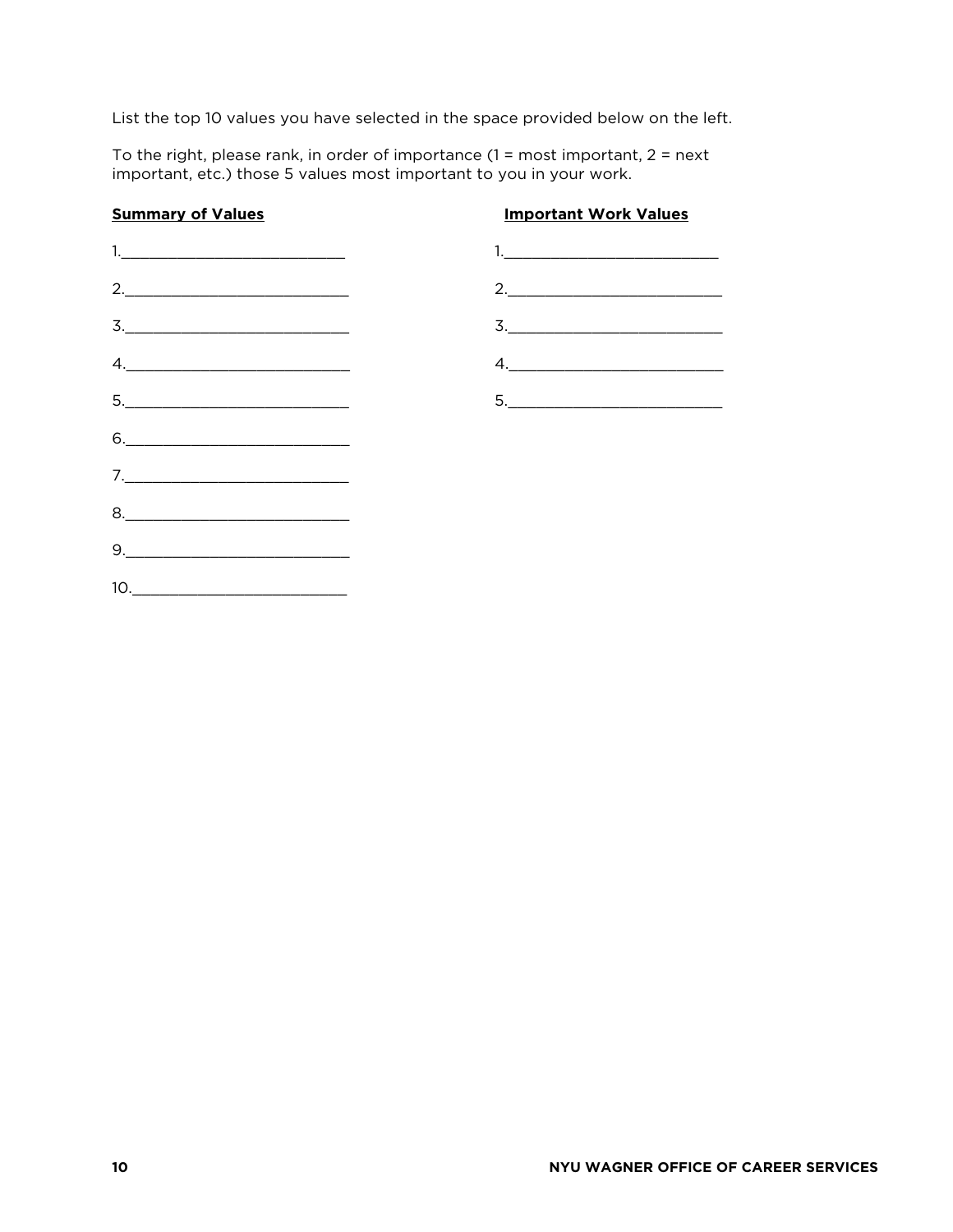### **SKILLS IDENTIFICATION**

#### Why is it important to understand your skills?

People vary in the types of skills they possess. Employers also differ in the kinds of skills they require. While people have many different kinds of skills, they usually take them for granted, and as a result have difficulty identifying and communicating them to others. This makes targeting a career more difficult than it really has to be and can negatively impact your ability to sell yourself in the job market because employers are interested in matching your skills with those required in the functional areas of their agencies.

Getting your career off the ground or changing the focus of your career will be greatly enhanced by understanding your skills. Knowing your skills will allow you to identify those you possess and those you will have to work toward developing in order to actualize your career goals and meet the needs of employers.

#### **Identifying your skills will help you to:**

- Create a sharper career focus through comparing your existing skills with those required in various areas of employment.
- Understand which skills need further development in order to successfully compete in the job market.
- Write a resume that advertises your skills.
- Articulate in an interview the skills that match those required by potential employers.

#### **Skills Identification Exercise**

There are 52 skills listed in the Skills Survey. The survey does not include technical skills such as computer or language skills.

#### **How to complete the survey:**

- 1. Read each skill quickly but carefully.
- 2. Enter a check next to the top 12 skills that you have developed through your work, education, etc. Check those skills which you feel you are competent in, whether you like using them or not.
- 3. Next, go through the list again and circle 5 additional skills that interest you and that you would like to develop at school and through work. These skills should not be in your first list of 12 skills.
- 4. On the last page of the skills identification survey (pg. 15), list the 12 "checked" skills under the heading "Existing Skills." Do not rank them.
- 5. List the 5 skills you have "circled" under "Skills to Develop."
- 6. From the "Existing Skills" list select up to 7 skills with which you feel you are competent and that you would like to continue to use in your work. List these 7 skills under the column "Work Skills." Rank your "Work Skills" in order of importance (1 = most important, 7 = least important).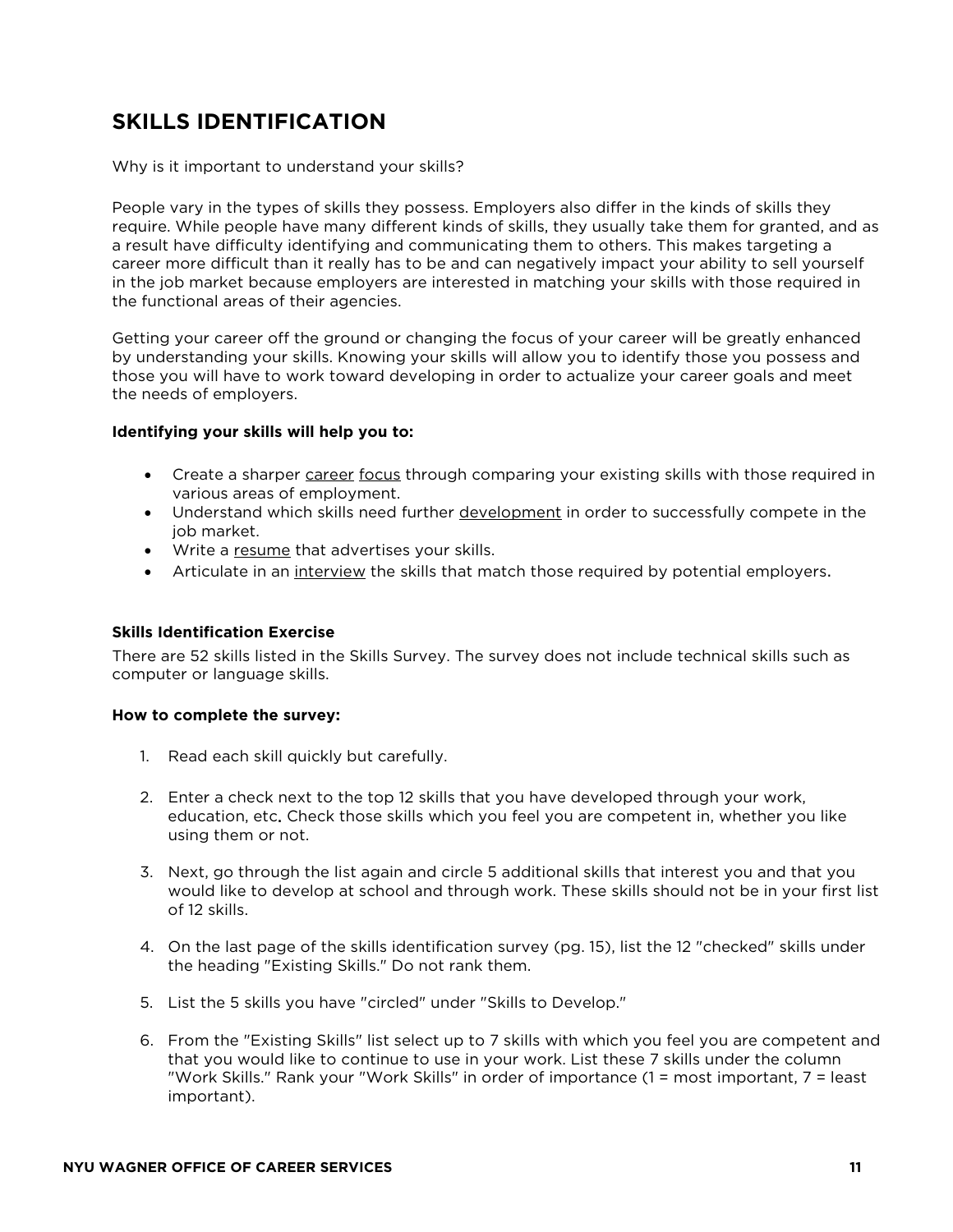After finishing this exercise you will have a profile of your skills. This includes those skills with which you already demonstrate competence and those you would like to develop. You can use this knowledge to determine how well you fit with the skill requirements of different functional areas and potential employers, or you can use this knowledge to further develop your interest in an area. You are now prepared to compare your Work Skills with those skills required by employers. If there is considerable overlap between your Work Skills and those listed by potential employment, it would be a good idea to incorporate them in your resume and be able to discuss them in an interview. If there is little overlap between your skills and a potential employer, you will need to take advantage of the opportunities to develop those skills while at Wagner, through other avenues, or through expressing a willingness to learn new skills.

| 1. __ Advocate          | Represent and support goals of an organization or cause.                                                                              |
|-------------------------|---------------------------------------------------------------------------------------------------------------------------------------|
| 2. __ Analyze           | Examine in detail; or separate data, an idea or an object into its<br>parts.                                                          |
| 3. __ Brainstorm        | Generation of ideas or possibilities without value or judgment.                                                                       |
| 4. __ Budget            | Plan or schedule expenses or operating costs.                                                                                         |
| 5. __ Build Consensus   | Express ideas or information in a way that appeals to the<br>interests of others.                                                     |
| 6. __ Calculate/Compute | Execute quantitative/mathematical operations.                                                                                         |
| 7. __ Caretaking        | Care about and take specific action to improve the well-being<br>of others.                                                           |
| 8. __ Categorize        | Organize information or objects into groups or classifications.                                                                       |
| 9. ____ Coach           | Explain, guide, and encourage individuals to achieve goals.                                                                           |
| 10. __ Conceptualize    | Form new or creative ideas, theories, or processes.                                                                                   |
| 11. ____ Consult        | Provide a high level of expertise in the evaluation of needs and<br>problems to recommend solutions and a plan of action.             |
| 12. __ Coordinate       | Arrange the proper sequence of logistics of events or<br>activities.                                                                  |
| 13. Counsel             | Capacity to listen with objectivity: to facilitate client awareness<br>of issues and provide guidance and advice in making decisions. |
| 14. Decision Making     | Identify and choose an option among alternatives.                                                                                     |
| 15. __ Delegate         | Assign tasks to others in order to achieve desired objectives.                                                                        |
| 16. Design              | Present ideas and products in an aesthetically pleasing form or<br>public display.                                                    |
| 17. __ Determine Policy | Develop guidelines and strategies to carry out courses<br>of action.                                                                  |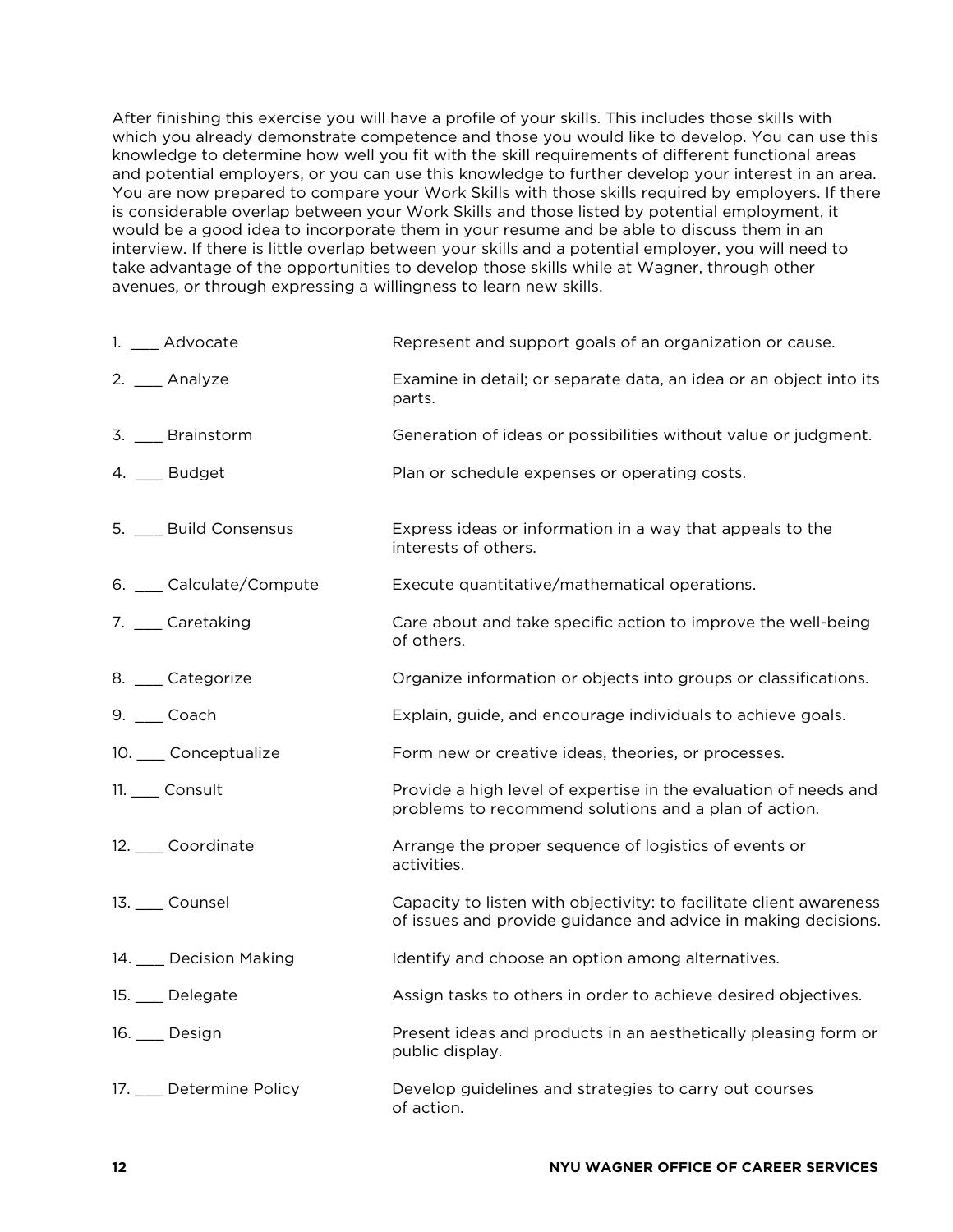| 18. __ Edit |                                   | Revise and improve written material for final use.                                                                         |
|-------------|-----------------------------------|----------------------------------------------------------------------------------------------------------------------------|
|             | 19. __ Evaluate and Assess        | Determine the needs of a situation and/or determine<br>value or quality of concepts or materials and propose<br>solutions. |
|             | 20. __ Explain                    | Express or communicate a message, information,<br>or an idea in a clear and understandable manner.                         |
|             | 21. __ Facilitate Groups          | Support or ease interaction for purpose of reaching<br>an agreement or common goals.                                       |
|             | 22. Forecast                      | Ability to perceive and anticipate future trends<br>or possibilities.                                                      |
|             | 23. __ Implement and<br>Follow Up | Take necessary action to ensure the completion of<br>a project.                                                            |
|             | 24. __ Improvise                  | Act and prepare on the spur of the moment, using<br>information or materials at hand to fill an immediate need.            |
|             | 25. __ Influence/Persuade         | Convince others to adopt a belief, change an attitude,<br>or take action.                                                  |
|             | 26. __ Initiate                   | Put an idea, plan, or task into action without direction<br>from others.                                                   |
|             | 27. __ Interview                  | Elicit views or probe for information through verbal<br>questioning.                                                       |
|             | 28. __ Invent                     | Originate or devise a new service or process through<br>experimentation.                                                   |
|             | 29. __ Listen                     | Focus carefully on a speaker's verbal and behavioral<br>communication to determine an authentic meaning.                   |
|             | 30. ___ Manage Records            | Collect, classify, and process data using records<br>or a computerized information system.                                 |
|             | 31. Mediate                       | Resolve or settle differences by acting as an<br>intermediary between two or more conflicting parties.                     |
|             | 32. __ Monitor                    | Oversee and regulate flow of work assignments or projects.                                                                 |
|             | 33. __ Motivate                   | Stimulate individuals or groups to take action for optimal<br>results.                                                     |
|             | 34. __ Negotiate                  | Bring about a settlement or agreement by bargaining.                                                                       |
|             | 35. Observe                       | Watch closely or be acutely aware of behavior, information,<br>or objects.                                                 |
|             | 36. __ Organize                   | Pull together elements into an orderly, functional and<br>structured whole.                                                |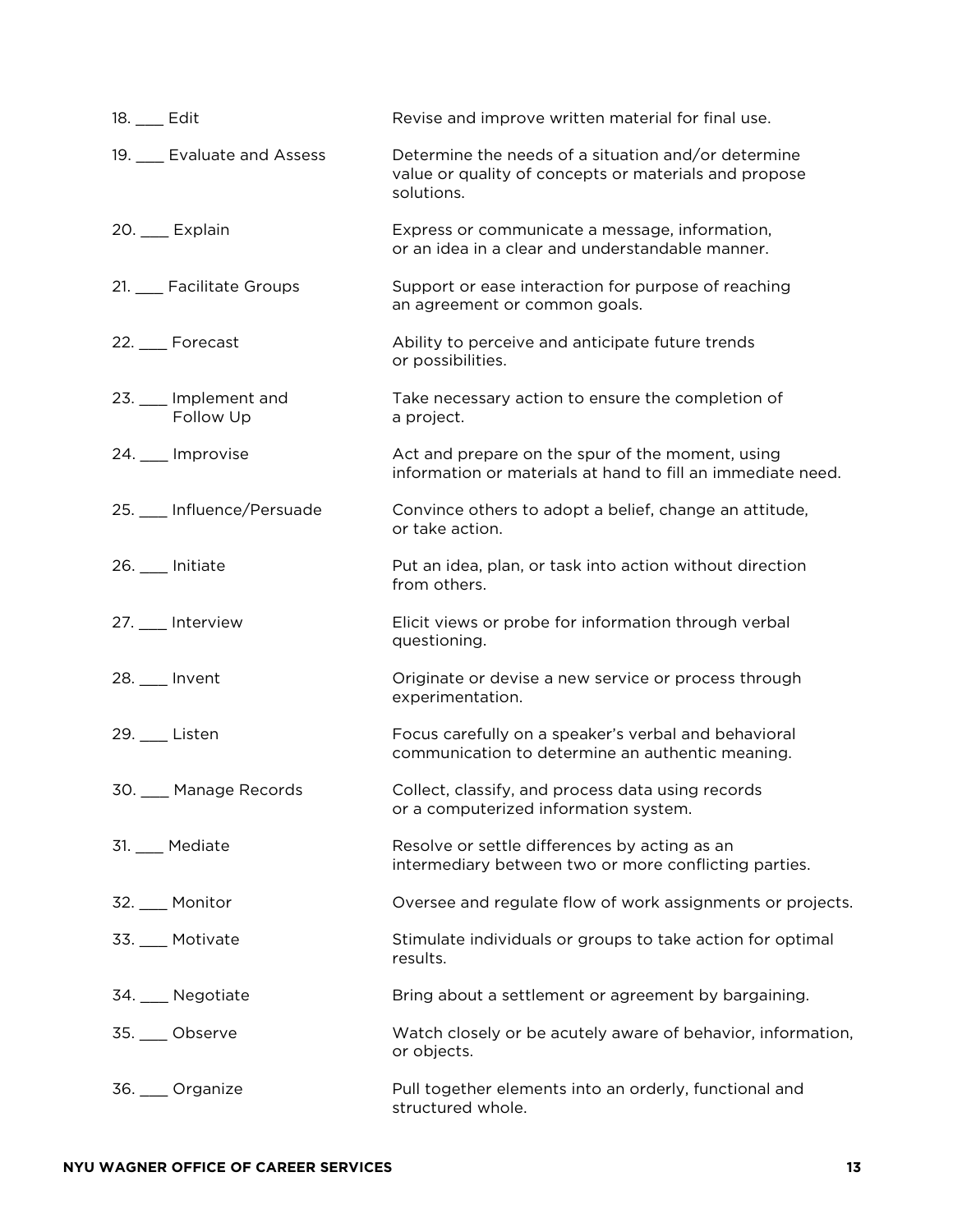| 37. Outreach                | Represent an employer to the public; receive or greet others;<br>demonstrate a product or service to the public.                              |
|-----------------------------|-----------------------------------------------------------------------------------------------------------------------------------------------|
| 38. Plan                    | Formulate a series of steps to meet goals and objectives.                                                                                     |
| 39. __ Problem Solve        | Trace and identify the sources of a problem in a given<br>situation.                                                                          |
| 40. Produce Events          | Plan, arrange, and carry out a project or event.                                                                                              |
| 41. Promote                 | Use of creative concepts to persuade through media, special<br>events or personal involvement.                                                |
| 42. Provide Hospitality     | Welcome strangers or guests with warmth and generosity.                                                                                       |
| 43. Public Speaking         | Deliver a message or point of view to an audience<br>with the intent of informing or motivating.                                              |
| 44. __ Research/Investigate | A systematic search using observation, comprehension of<br>written resources, or interviewing key sources for discovery<br>or application.    |
| 45. __ Sell                 | Convince prospect to use services by describing features and<br>benefits of a service or product to match the needs of a<br>potential client. |
| 46. __ Serve as a Liaison   | Act as a catalyst or connection between people or<br>organizations to enhance communication.                                                  |
| 47. __ Strategize           | Form a scheme or plan in the mind and carry it out into a<br>written form, outline, service, or invention.                                    |
| 48. __ Supervise            | Direct the performance of workers and monitor work projects.                                                                                  |
| 49. __ Synthesize           | Combine separate parts or elements to form a new whole, as in<br>a concept or theory.                                                         |
| 50. ___ Train/Instruct      | Teach or explain specialized information to others by<br>demonstration, explanation, or practice.                                             |
| 51. __ Use of Memory        | The power or process of recalling to mind facts, faces, or<br>patterns from the past.                                                         |
| 52. ___ Write               | Compose written forms of communication demonstrating skill<br>in the use of language, grammar, and punctuation.                               |